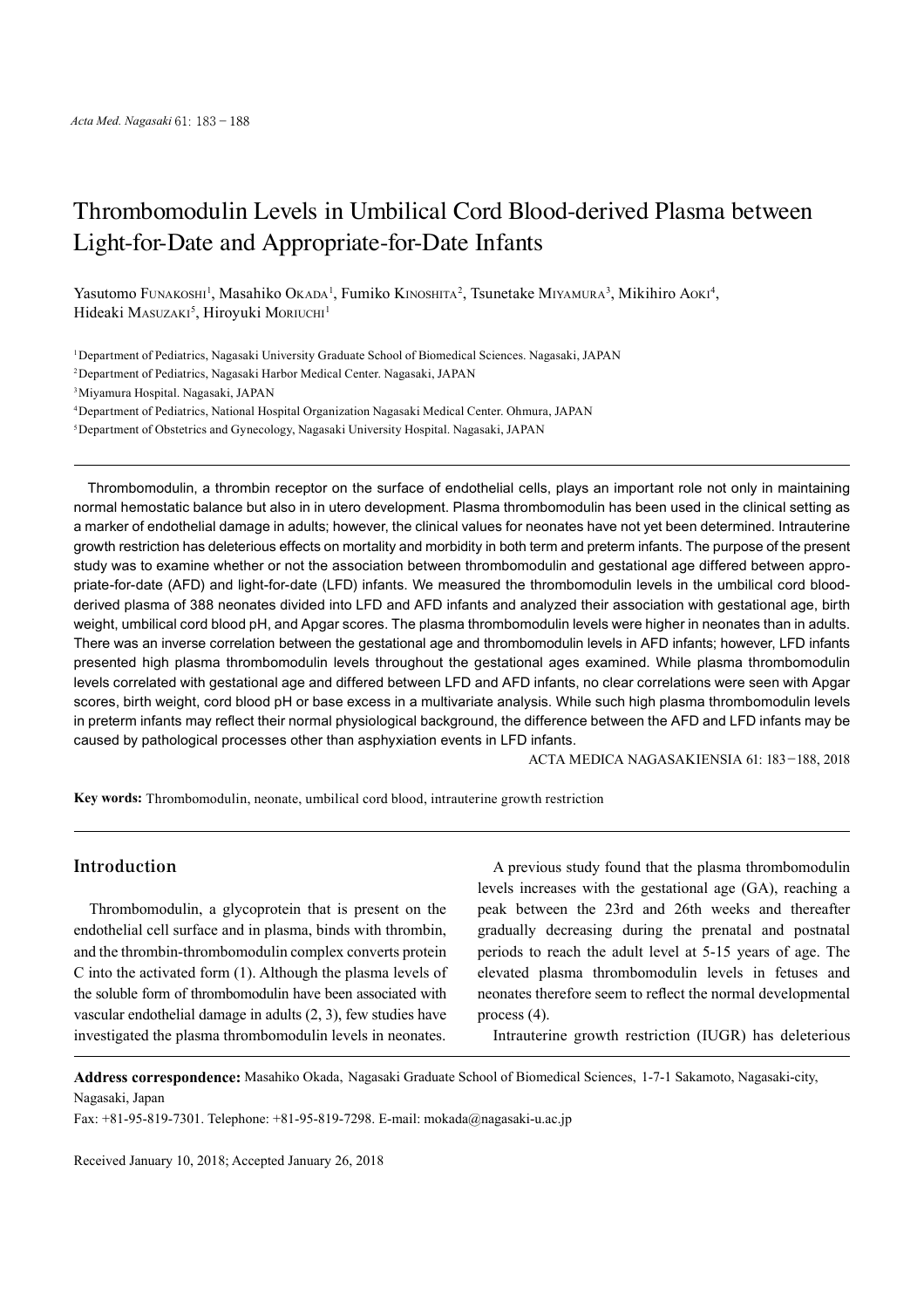effects on mortality and morbidity in both term and preterm infants (5). Among various fetal and maternal etiologies that may cause IUGR, placental insufficiency accounts for the majority of cases (6). Previous studies have revealed an important role of thrombomodulin in the maintenance of the fluidity of the blood in the uteroplacental circulation and the increased expression of endothelial thrombomodulin in IUGR placentae (7, 8). Furthermore, animal studies have revealed thrombomodulin expression during early organogenesis in both vascular and extravascular tissues and embryonic lethality in mice with thrombomodulin deficiency before the development of a functional cardiovascular system (9-11).

Coagulation proteins do not efficiently cross the placental barrier and are independently synthesized by the fetus. The development of the human hemostatic system begins *in utero* and continues until after birth. By 10 weeks of gestation, most coagulation factors reach measurable levels in the plasma, ranging from 10% of the normal adult level for factor IX to approximately 30% for most of the other coagulation factors. In general, they continue to increase gradually with GA. Like many procoagulant factors, the functional levels of most coagulation inhibitors are significantly lower in fetuses and neonates than in adults, reaching adult levels of activity by six months of age (12).

Thrombomodulin works as a key component of the protein Canticoagulant pathway, which controlsthe balance between coagulation and anticoagulation. However, protein C and prothrombin exhibit completely different expression patterns from that of thrombomodulin during fetal development, suggesting that thrombomodulin acts independently of protein C and thrombin in the fetus (13). Thrombomodulin is present in gestational myometrium and fetal membranes, and the high expression of thrombomodulin in the lung bud, developing gonads, leptomeninges, and the parietal endoderm has been reported in mouse embryos (7, 9). Although analyses of knock-out mouse models have shown that almost allfactorsinvolvedin the hemostatic systemare indispensable for the embryonic and/or perinatal survival, the disruption of fetal genes encoding protein C and antithrombin results in lethal thrombophilia in the fetal circulation, while the placental function and development appear to be normal.

In contrast, the disruption of thrombomodulin leads to mid-gestational growth arrest around embryonic day 8.5. This occurs before the development of the cardiovascular system in the embryo  $(9, 11, 14)$ . Thrombomodulin expression in the non-vascular cells during murine development as well as the early death of thrombomodulin-deficient embryos suggest that thrombomodulin plays critical roles in fetal development aside from its involvement in anticoagulant activity.

184 Yasutomo Funakoshi et al.: Thrombomodulin levels of LFD and AFD infants

We therefore hypothesized that the thrombomodulin levels in umbilical cord blood-derived plasma might differ between light-for-date (LFD) and appropriate-for-date (AFD) infants according to their GA.

# **Subjects and Methods**

### *Subjects*

We collected umbilical arterial cord blood samples and information on the birth parameters of 477 neonates born at participating hospitals from April 2009 to December 2011. A total of 89 of the 477 cases were excluded from our study because of multiple pregnancies (n=40), insufficient sample volumes (n=15), insufficient data (n=30), or the presence of a major congenital anomaly (n=4). We measured the thrombomodulin levels in umbilical cord blood-derived plasma samples obtained from the remaining 388 neonates (Figure 1) and analyzed their relationship with the GA, birth weight, umbilical cord blood pH and base excess, and Apgar score. LFD infants were defined as infants with a birth weight that was below the  $10<sup>th</sup>$  percentile for their corresponding GA (15).

Informed consent was obtained from the parents of the study participants. This study was approved by the Nagasaki University Ethics Committee for Human Investigation.



**Figure** 1: The study profile. AFD, appropriate-for-date infants; LFD, light-for-date infants.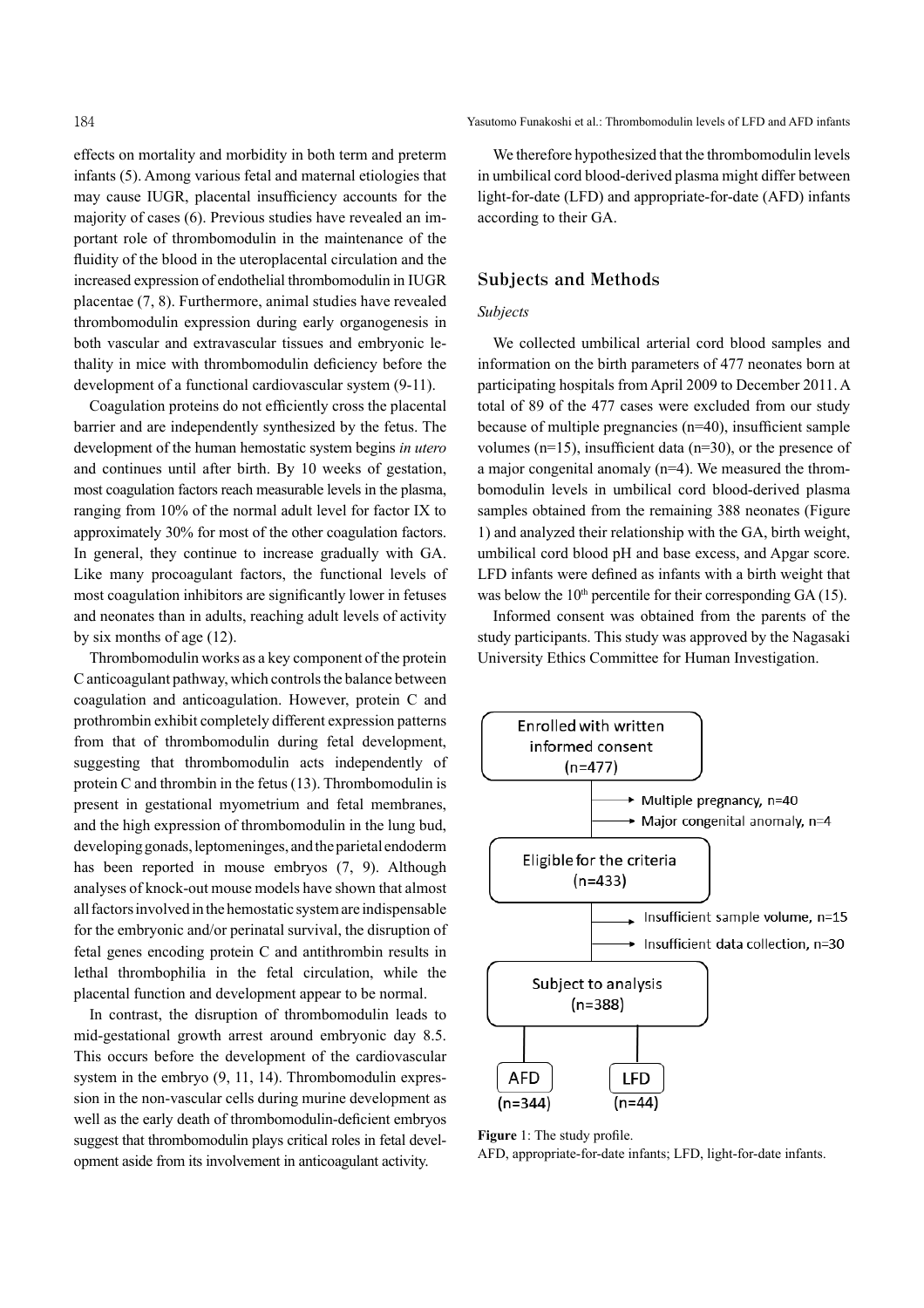#### *Methods of Immunoassay*

The umbilical arterial cord blood samples were obtained soon after birth. The plasma thrombomodulin levels were measured at SRL, Inc. (Tokyo, Japan) by an enzyme immunoassay using human TM assay kit (TM panacela plate: FUJIREBIO Inc., Tokyo, Japan), which is the one-step sandwich enzyme Immunoassay method using two monoclonal antibodies (16).

#### *Statistical methods*

The statistical analyses were performed using the  $JMP^{\circledast}$ Pro software program (SAS Institute Japan, Tokyo, Japan). The group data were expressed as the median and range or as the mean  $\pm$  standard deviation. Pearson's correlation coefficients were used to measure the strength of the relationship between the plasma thrombomodulin level and the GA, birth weight, cord blood pH and Apgar scores. A multivariate analysis was also performed using an analysis of covariance to determine the factors contributing to plasma thrombomodulin levels.

## **Results**

The study subjects were divided into LFD  $(n = 44)$  and AFD ( $n = 344$ ) groups, and their characteristics, including GA, birth weight, Apgar score, and cord blood pH and base excess, were compared. Figure 2 shows the distribution of their GAs. The majority of term infants were AFD; the ratio of LFD to AFD was higher in preterm infants (LFD n=31: AFD n=96) than in term infants (LFD n=13: AFD n=248).

We measured the plasma thrombomodulin levels in both preterm and term infants and compared them with the reference values in healthy adults according to the manufacturer's data (16). The neonatal levels were higher than those in adults, and those in preterm infants were higher than those in term neonates (Table 1). Next, we evaluated the association of the plasma thrombomodulin levels with the GA and birth weight. As shown in Figure 3A, there was an inverse correlation between the GA and the plasma thrombomodulin level (coefficient of correlation -0.61, 95% CI -0.66/-0.55). Although the birth weight also correlated with the plasma thrombomodulin level (coefficient of correlation -0.59, 95% CI -0.64/-0.53), this correlation decreased as the birth weight increased (Figure 3B).

To evaluate the possible effects of perinatal asphyxia on the plasma thrombomodulin level, we examined the association between plasma thrombomodulin levels and the Apgar scores or umbilical cord blood pH; however, no significant correlation was detected with the Apgar score (Figure 3C: coefficient of correlation -0.19, 95% CI -0.27/-0.10) and cord blood pH (Figure 3D: coefficient of correlation -0.23, 95% CI -0.31/-0.14).

The relationship between the GA and plasma thrombomodulin levels was reanalyzed separately for AFD and LFD infants. As shown in Figure 4, an inverse correlation between the GA and plasma thrombomodulin levels was detected in AFD infants (coefficient of correlation -0.64, 95% CI -0.70/- 0.57) but not in LFD infants (coefficient of correlation -0.06, 95% CI -0.35/0.24). To determine factors influencing the plasma thrombomodulin levels, a multivariate analysis was performed on the following variables: GA, birth weight, Apgar scores, cord blood pH and base excess, and AFD vs. LFD among subjects (Table 2). Although the plasma thrombomodulin levels were significantly associated with the GA and differed between AFD and LFD infants, there was no apparent association with the birth weight, Apgar score, or cord blood pH or base excess.

|  | <b>Table 1.</b> The plasma thrombomodulin concentrations |  |
|--|----------------------------------------------------------|--|
|  |                                                          |  |

|                           | Thrombomodulin<br>$(FU/mL$ ; mean $\pm$ SD) | 95% CI    |
|---------------------------|---------------------------------------------|-----------|
| Term infants $(n=261)$    | $4.87 \pm 1.30$                             | 4.56-5.18 |
| Preterm infants $(n=127)$ | $6.99 \pm 1.67$                             | 6.52-7.46 |
| Male adults $(n=289)$     | $3.01 \pm 0.52^*$                           |           |
| Female adult $(n=246)$    | $2.72 \pm 0.55^*$                           |           |

\*Provided by manufacturer (SRL, Inc.)

The thrombomodulin concentrations (mean  $\pm$  SD) in the cord blood-derived plasma of term and preterm infants are shown in comparison to those in adult plasma that were provided by the manufacturer (SRL, Inc., Tokyo, Japan).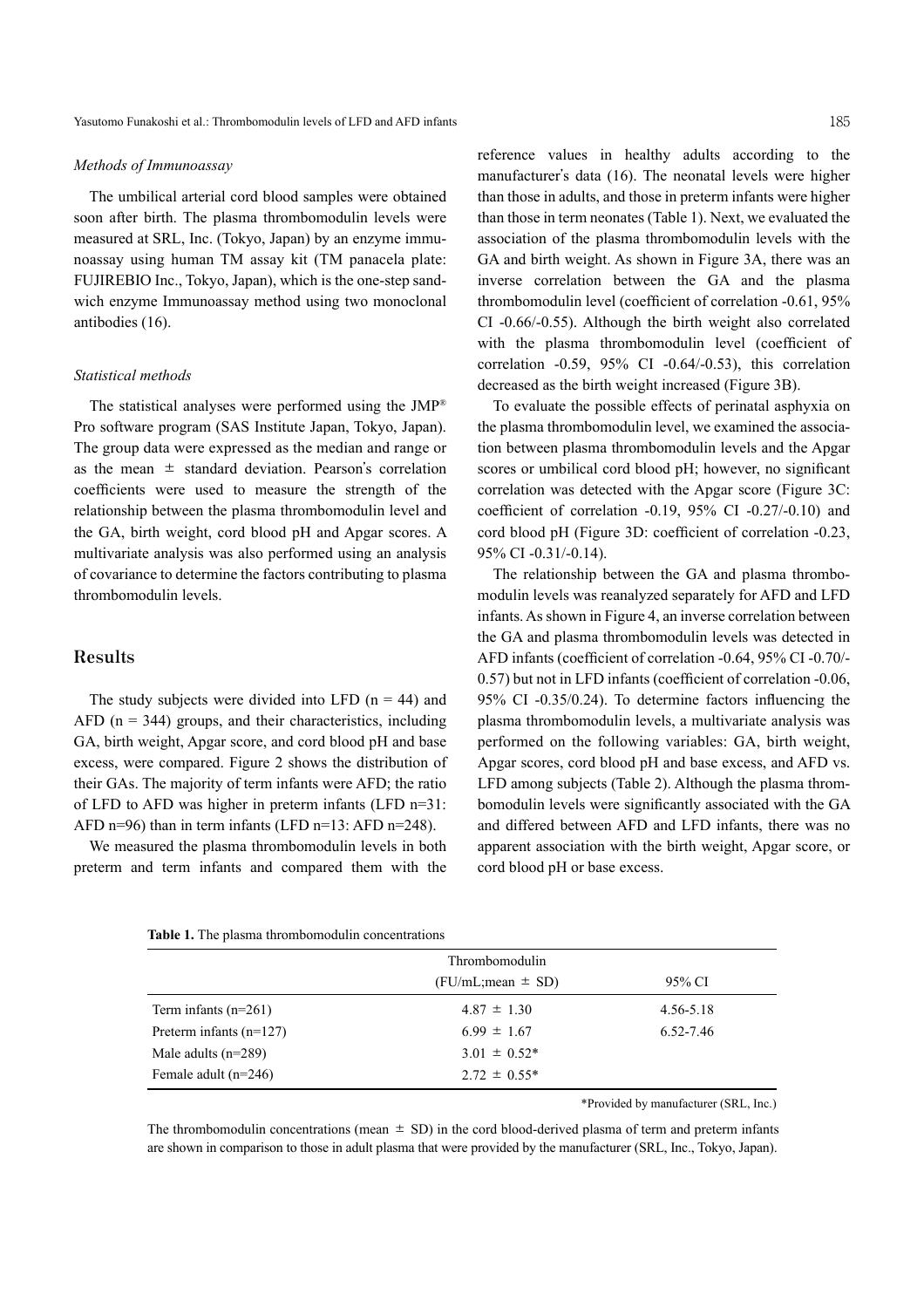

**Figure 2**: The distribution of the gestational ages of the study subjects. AFD (n=344) and LFD (n=44) infants are shown in open and closed bars, respectively.



**Figure 3**: The correlation between the plasma thrombomodulin concentrations and the gestational factors. The thrombomodulin (TM) levels in cord blood-derived plasma are plotted in accordance with the GA (A), birth weight (B), Apgar score at one minute (C), and cord blood pH (D), respectively. The TM levels were correlated with the GA (coefficient of correlation -0.61) and birth weight (-0.59) but not the Apgar score or cord blood pH. Each correlation coefficient (CC) and its 95% confident interval (95% CI) is shown (E).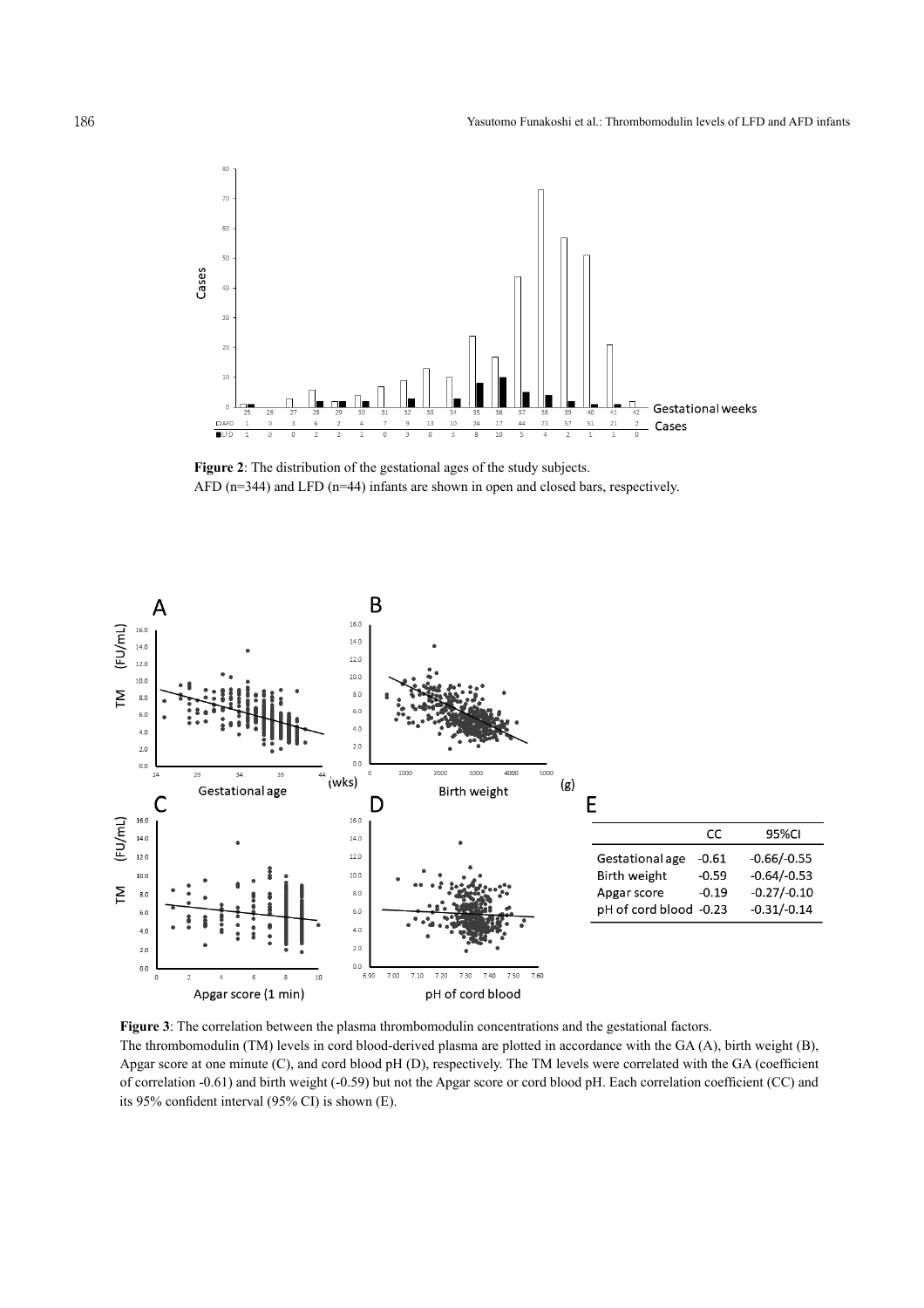Yasutomo Funakoshi et al.: Thrombomodulin levels of LFD and AFD infants 187

**Table 2:** The multivariate analysis of the gestational factors in AFD and LFD infants.

|                       |             | Estimate | 95% CI   |          | $p$ value |
|-----------------------|-------------|----------|----------|----------|-----------|
| Gestational age (wks) |             | $-0.144$ | $-0.242$ | $-0.047$ | 0.0038    |
| Birth weight $(g)$    |             | $-0.000$ | $-0.001$ | 0.000    | 0.1147    |
| Apgar score/1min      |             | $-0.076$ | $-0.017$ | 0.170    | 0.1093    |
| Cord blood            |             |          |          |          |           |
|                       | pН          | $-0.604$ | $-2.933$ | 1.725    | 0.6103    |
|                       | Base excess | $-0.036$ | $-0.095$ | 0.023    | 0.2330    |
| AFD/LFD               |             | $-0.368$ | $-0.656$ | $-0.079$ | 0.0127    |

## **Discussion**

Only a few studies have reported on the plasma thrombomodulin levels of preterm and term neonates, and they all had small sample sizes. Menashi *et al*. determined the plasma thrombomodulin levels in fetuses at different stages of gestation, premature and term neonates, and children in different age groups. The plasma thrombomodulin levels in fetuses increased with the GA, reaching a peak between the 23rd and 26th weeks and thereafter decreasing gradually. The plasma thrombomodulin levels in neonates were still higher than in adults but gradually dropped to adult levels after five years of age (4). Uszynski *et al*. reported that the plasma thrombomodulin levels were more than two-fold higher in fetal blood than in maternal blood (17). Similar results were obtained in the present study. The plasma thrombomodulin levels were higher in neonates than in adults and were inversely correlated with the GA over the 25th gestational week. Given these findings, the higher levels of plasma thrombomodulin in fetuses and preterm infants seem to reflect the normal developmental process.

Plasma thrombomodulin has been used in the clinical setting as a marker of endothelial damage in adults; however, the clinical values for neonates have not yet been determined. Nako *et al*. reported that the thrombomodulin levels in verylow-birth-weight and asphyxiated infants were significantly higher than in normal full-term infants. They suspected that the high plasma thrombomodulin levels in these infants might reflect endothelial damage (18, 19). In the present study, however, our findings showed that the plasma thrombomodulin levels were not significantly associated with the Apgar score at one minute after birth or the umbilical cord blood pH or base excess, indicating that perinatal asphyxia made little to no contribution to the high plasma thrombomodulin levels. Why our study yielded such contradictory findings is unclear at present.

The present study found that plasma thrombomodulin levels were associated with the GA and differed between AFD and LFD infants (Table 2). In addition, an inverse correlation between the GA and plasma thrombomodulin levels was detected in AFD infants but not in LFD infants (Figure 4). Considering the association between the GA and plasma thrombomodulin levels in AFD infants, the immaturity of LFD infants seems to be the more likely reason for the difference. Alternatively, we also considered that the presence of vascular endothelial damage in the placenta might have led to the difference in the association of the thrombomodulin levels and the GA between AFD and LFD infants, as an increased endothelial expression of thrombomodulin was reported in the IUGR placenta (8). IUGR is usually classified as symmetrical and asymmetrical. Symmetrical growth restriction indicates a fetus whose entire body is proportionally small, implying IUGR during the first and early second trimesters of pregnancy, as seen in genetic disorders and congenital infections. Asymmetrical growth restriction spares cephalic size in comparison to body weight, usually resulting from placental insufficiency (20). To examine whether or not the placental dysfunction can cause the upregulation of thrombomodulin, we considered comparing the thrombomodulin levels between symmetrical and asymmetrical LFD infants. Unfortunately, however, the small sample size of LFD infants made such a precise comparison impossible.

Several limitations associated with the present study warrant mention. First, the small sample size, especially for LFD preterm infants, hinders us from drawing any definitive conclusions. Second, since cases complicated with disseminated intravascular coagulation were not precisely identified, they were not excluded from the analysis. Third, since the serum creatinine levels were not routinely measured, we could not evaluate the effects of renal dysfunction on the plasma thrombomodulin levels. Finally, neither the detailed clinical data nor the long-term prognoses of the enrolled infants were